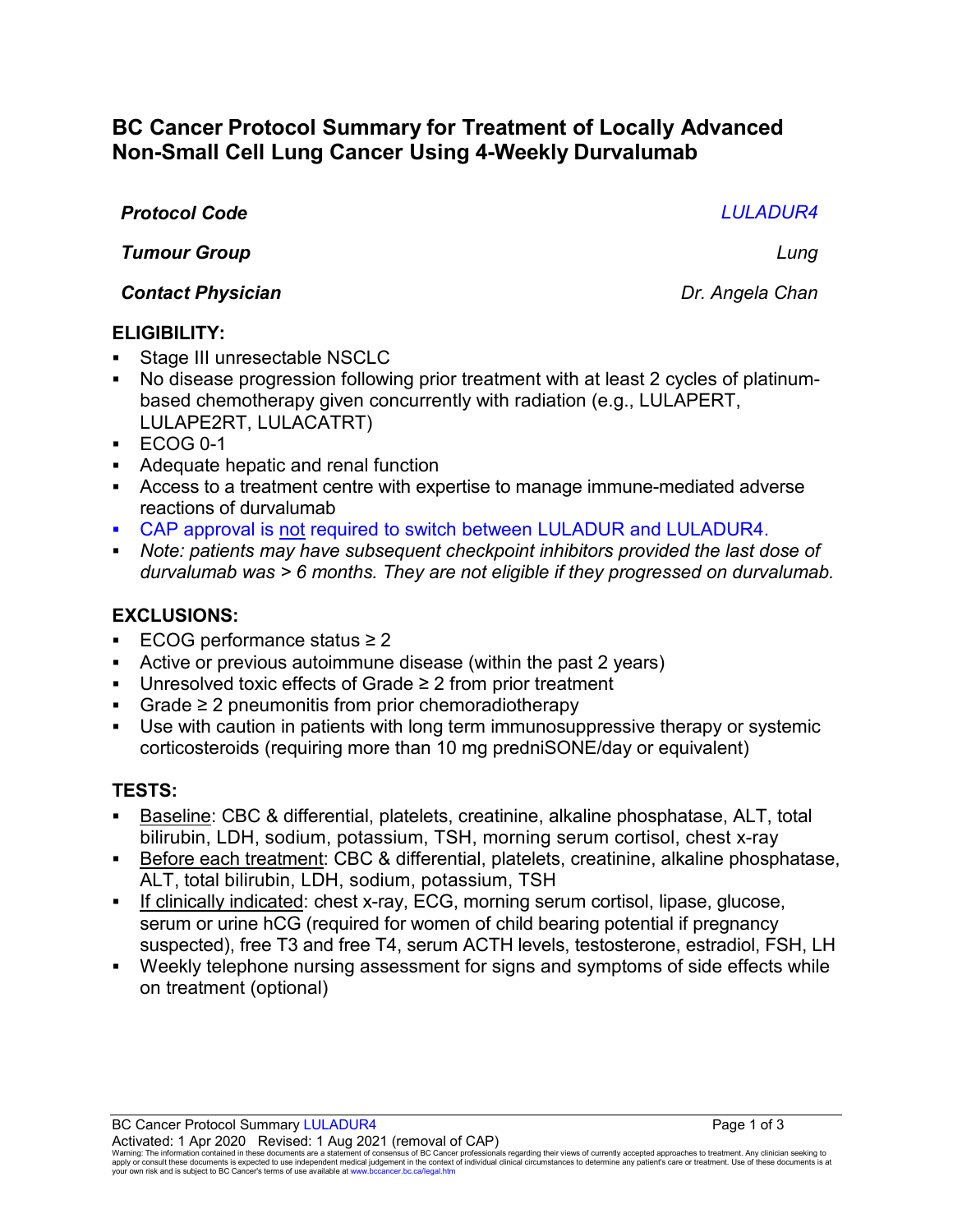#### **PREMEDICATIONS:**

- Antiemetics are not usually required
- Antiemetic protocol for low emetogenicity (see [SCNAUSEA\)](http://www.bccancer.bc.ca/chemotherapy-protocols-site/Documents/Supportive%20Care/SCNAUSEA_Protocol.pdf)
- If prior infusion reactions to durvalumab: diphenhydrAMINE 50 mg PO, acetaminophen 325 to 975 mg PO, and hydrocortisone 25 mg IV 30 minutes prior to treatment

### **TREATMENT:**

| Drug       | <b>Dose</b>                                           | <b>BC Cancer Administration Guideline</b>                            |
|------------|-------------------------------------------------------|----------------------------------------------------------------------|
| durvalumab | $20 \frac{\text{mg}}{\text{kg}}$<br>(maximum 1500 mg) | IV in 100 mL NS over 60 minutes<br>Using a 0.2 micron in-line filter |

 Repeat **every 4 weeks** for 1 year of treatment (including doses given as LULADUR), unless disease progression or unacceptable toxicity

# **DOSE MODIFICATIONS:**

No specific dose modifications. Toxicity managed by treatment delay and other measures (see [SCIMMUNE](http://www.bccancer.bc.ca/chemotherapy-protocols-site/Documents/Supportive%20Care/SCIMMUNE_Protocol.pdf) for management of immune-mediated adverse reactions to checkpoint inhibitor immunotherapy: [http://www.bccancer.bc.ca/chemotherapy](http://www.bccancer.bc.ca/chemotherapy-protocols-site/Documents/Supportive%20Care/SCIMMUNE_Protocol.pdf)[protocols-site/Documents/Supportive%20Care/SCIMMUNE\\_Protocol.pdf\)](http://www.bccancer.bc.ca/chemotherapy-protocols-site/Documents/Supportive%20Care/SCIMMUNE_Protocol.pdf).

# **PRECAUTIONS:**

- **1. Serious immune-mediated reactions**: can be severe to fatal and usually occur during the treatment course, but may develop months after discontinuation of therapy. They may include enterocolitis, intestinal perforation or hemorrhage, hepatitis, dermatitis, neuropathy, endocrinopathy, pneumonitis, as well as toxicities in other organ systems. Early diagnosis and appropriate management are essential to minimize life-threatening complications (see [SCIMMUNE](http://www.bccancer.bc.ca/chemotherapy-protocols-site/Documents/Supportive%20Care/SCIMMUNE_Protocol.pdf) for management of immune-mediated adverse reactions to checkpoint inhibitor immunotherapy: [http://www.bccancer.bc.ca/chemotherapy-protocols](http://www.bccancer.bc.ca/chemotherapy-protocols-site/Documents/Supportive%20Care/SCIMMUNE_Protocol.pdf)[site/Documents/Supportive%20Care/SCIMMUNE\\_Protocol.pdf\)](http://www.bccancer.bc.ca/chemotherapy-protocols-site/Documents/Supportive%20Care/SCIMMUNE_Protocol.pdf).
- **2. Infusion-related reactions:** isolated cases of severe infusion reactions have been reported. For mild or moderate infusion reactions, decrease the infusion rate to 50% or temporarily interrupt infusion until the reaction has resolved. Consider premedication for subsequent infusions. Permanently discontinue durvalumab for severe reactions.
- **3. Infections:** severe infections such as sepsis, necrotizing fasciitis, and osteomyelitis have been reported. Treat suspected or confirmed infections as indicated. Withhold durvalumab for severe infections.

BC Cancer Protocol Summary LULADUR4 **Page 2 of 3** Page 2 of 3 Activated: 1 Apr 2020 Revised: 1 Aug 2021 (removal of CAP)

Warning: The information contained in these documents are a statement of consensus of BC Cancer professionals regarding their views of currently accepted approaches to treatment. Any clinician seeking to<br>apply or consult t